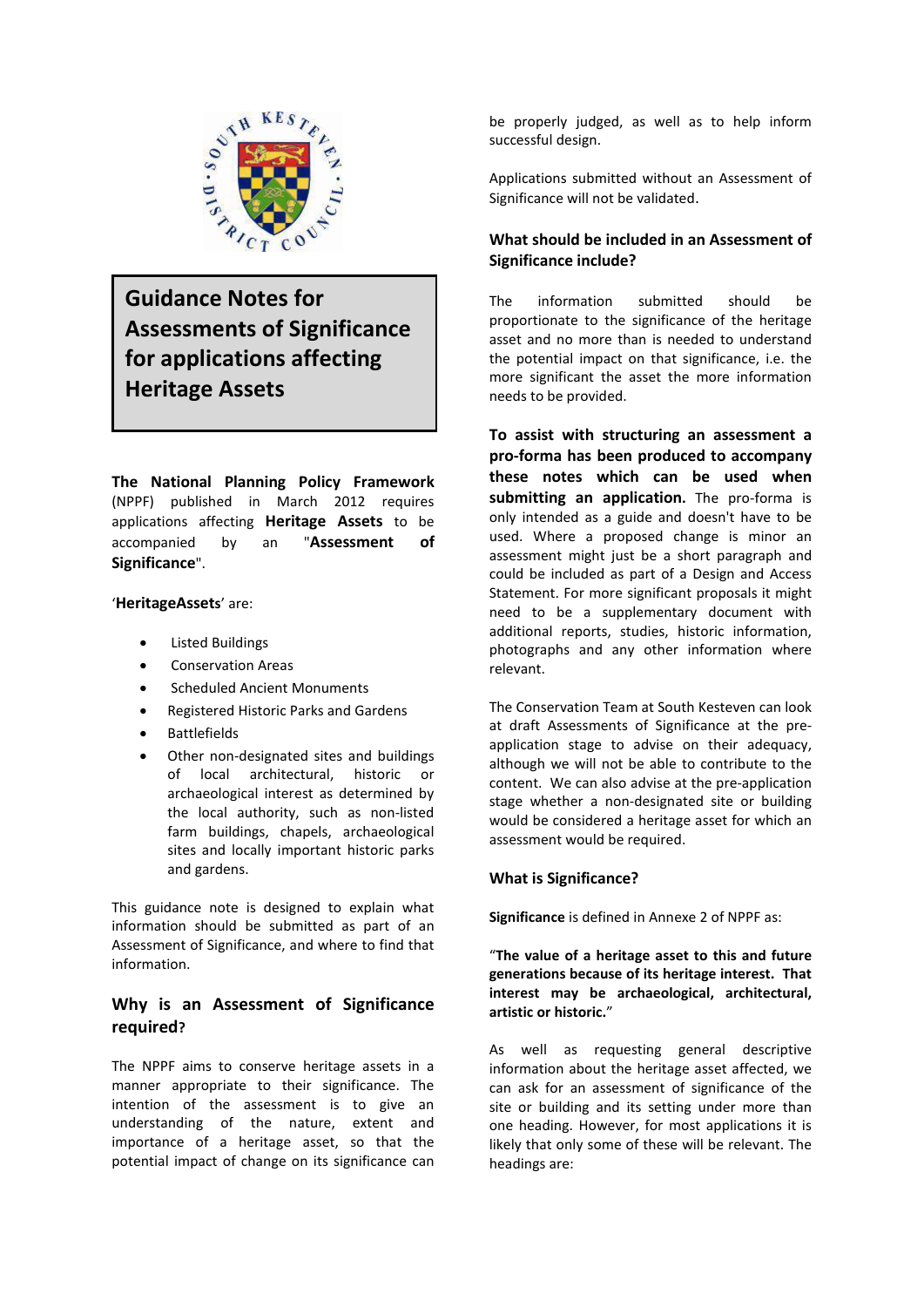- **Historic significance** this looks at the age and history of the asset, its development over time, the strength of its tie to a particular architectural or historic period, the layout of a site, the plan form of a building, internal features of special interest including chimneystacks and fireplaces, links to history such as an important architect/landscape designer or owner or more locally to such as a local industry or agriculture
- **Architectural and Artistic Significance** this is the design and general aesthetics of a place, either from a particular architectural or garden design or from the way a place, garden or a building has evolved over time. It includes its visual qualities and characteristics, long views of it in the landscape, legibility of form, character of elevations, roofscape, materials, fabric, construction, craftsmanship, decoration and any specific artistic interest such as sculpture.
- **Archaeological significance** mostly for sites of archaeological interest, this should look at the evolution of the monument, phases of development over different periods, important features, evidence in building fabric, potential for below ground remains and how it relates to its setting. It can also be relevant for conservation areas and historic parks and gardens where there is potential for archaeology beneath later phases of development.

To be able to address these considerations, and depending on the nature of the heritage asset, there may be a need to:

- look at the asset and its setting;
- undertake a desk-top and on-site analysis;
- consider whether an expert assessment or supplementary analysis is necessary (e.g. archaeological, structural analysis, architectural historian, social history, etc); It is important to remember that archaeological interest is not confined to below ground remains; an archaeological interpretive survey of a building can be key in understanding phases of development and the significance of features;

Consider whether exploratory works are required to understand hidden layers of fabric

## **Listed Buildings**

For substantial demolition of, an extension to, or removal of historic features such as windows, staircases, fireplaces or walls, it will be necessary to provide an assessment of the listed building as a whole. For a smaller alterations to a listed building, such as a new window or removal of a modern feature, it may only be necessary to provide an assessment of the affected part of the building. For development affecting the setting of a listed building, an assessment of the listed building as a whole and the value of its setting will be required.

#### **Conservation Areas**

For demolition of buildings and new development in a Conservation Area, such as a new house or a garage it will be necessary to provide an assessment of the part of the conservation area to be affected and the wider conservation area. For more minor works, such as an extension to a house it will be necessary to provide an assessment of only the part of the conservation area affected. For development affecting the setting of a conservation area it will be necessary to provide an assessment of the conservation area and the value of its setting.

### **Scheduled Ancient Monuments**

For development affecting a monument or its setting it will be necessary to provide an assessment of the monument as a whole and its setting.

### **Registered Parks and Gardens**

For development affecting a registered park, or their setting, it will be necessary to providing an assessment of the park, garden and its setting.

#### **Sites and buildings of local interest**

For whole or substantial demolition, conversion or extension of a building or structure of local interest it will be necessary to provide an assessment of the building/structure in question. For development affecting the setting of a building or structure of local interest\* it will be necessary to provide an assessment of the building or structure and the value of its setting. For development affecting the site of local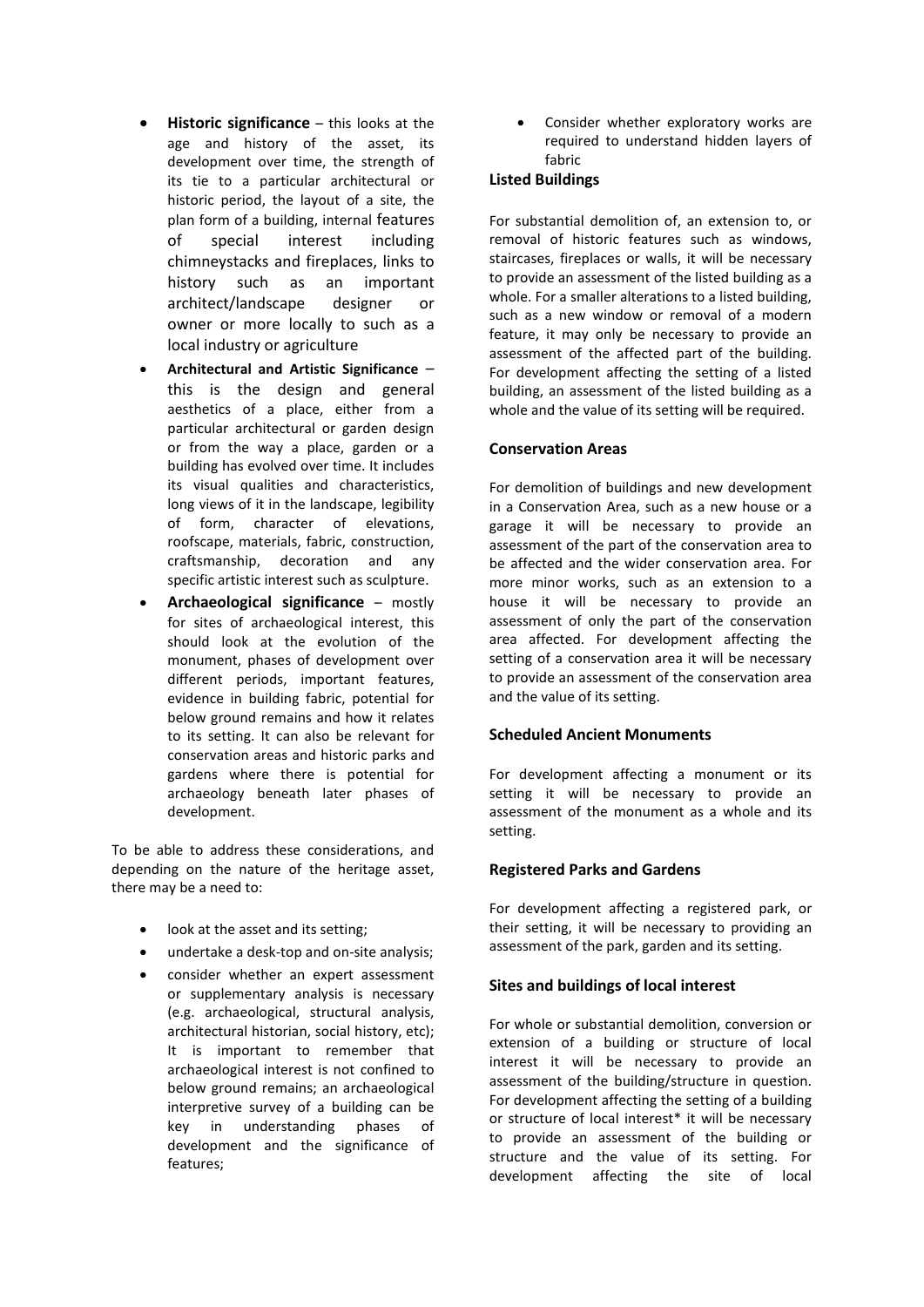archaeological interest you would need to provide an assessment of the site as a whole and its setting.

## **Where can I get information for an Assessment of Significance?**

There are a variety of sources that can help to find out and describe the significance of a Heritage Asset that is to be the subject of an application. They will not all be relevant to each case but include:

- **List descriptions for Listed Buildings**. Though these are often very brief and not always entirely accurate, they providing a starting point for understanding a listed building. It is important to note that List descriptions are for identification purposes only and are not to be considered as a list of features of interest. The statutory list entry for buildings anywhere in England can be viewed on‐ line: http://list.english‐heritage.org.uk/, for anywhere in Lincolnshire at: http://www.lincolnshire.gov.uk/residents /environment‐and‐ planning/conservation/historic‐ environment‐record/
- **Scheduled Ancient Monuments**. Can again be viewed on‐line via the above link to the English Heritage website or via the Historic Environment Record at Lincolnshire County Council, tel. 01522 552222.
- **National Amenity Societies (Society for the Preservation of Ancient Buildings, Georgian Group, Victorian Society, Twentieth Century Society, Garden History Society).** These groups publish extensive material on their websites and in books and journals.

### http://www.spab.org.uk/

http://www.georgiangroup.org.uk/docs/h om e/index.php

http://www.victoriansociety.org.uk/

http://www.c20society.org.uk/

http://www.gardenhistorysociety.org/

- **Conservation Area Appraisals.** These have been prepared for a number of Conservation Areas within the district, available on the Council's website at http://www.southkesteven.gov.uk/index. aspx?articleid=1657
- **Local History and Civic Societies.** These exist in various towns and villages within South Kesteven and often have a wealth of local information.
- **Lincolnshire Gardens Trust.** For information on locally important gardens. http://www.lincolnshiregardenstrust.org. uk
- **Historic tithe and OS maps and photographs.** Available at the Lincolnshire Archives, tel: 01522 782040, and on the Historic Environment Record at Lincolnshire County Council, tel: 01522 552222., or view on‐line at:

**Lincolnshire County Landscape Character Assessment.** Available on the Lincolnshire County Council website at: http://www.lincolnshire.gov.uk/residents /environment‐and‐ planning/conservation/historic‐ environment‐record/

- **Lincolnshire Historic Environment Record (HER).** Maintained by Lincolnshire County Council. Tel 01522 552222 or on‐line at: http://www.lincolnshire.gov.uk/residents /environment‐and‐ planning/conservation/historic‐ environment‐record/
- **Lincolnshire Archive.**  The Lincolnshire Archives was established as a county‐ wide service in 1948, bringing together of the records collected by the Lindsey, Kesteven and Holland County Councils, and the Lincoln Diocesan Record Office. The service is now part of Lincolnshire County Council's Economy & Culture department.

http://www.lincolnshire.gov.uk/residents /archives/about‐the‐archives/

• **Lincs to the Past.**  A site that contains hundreds of thousands of records